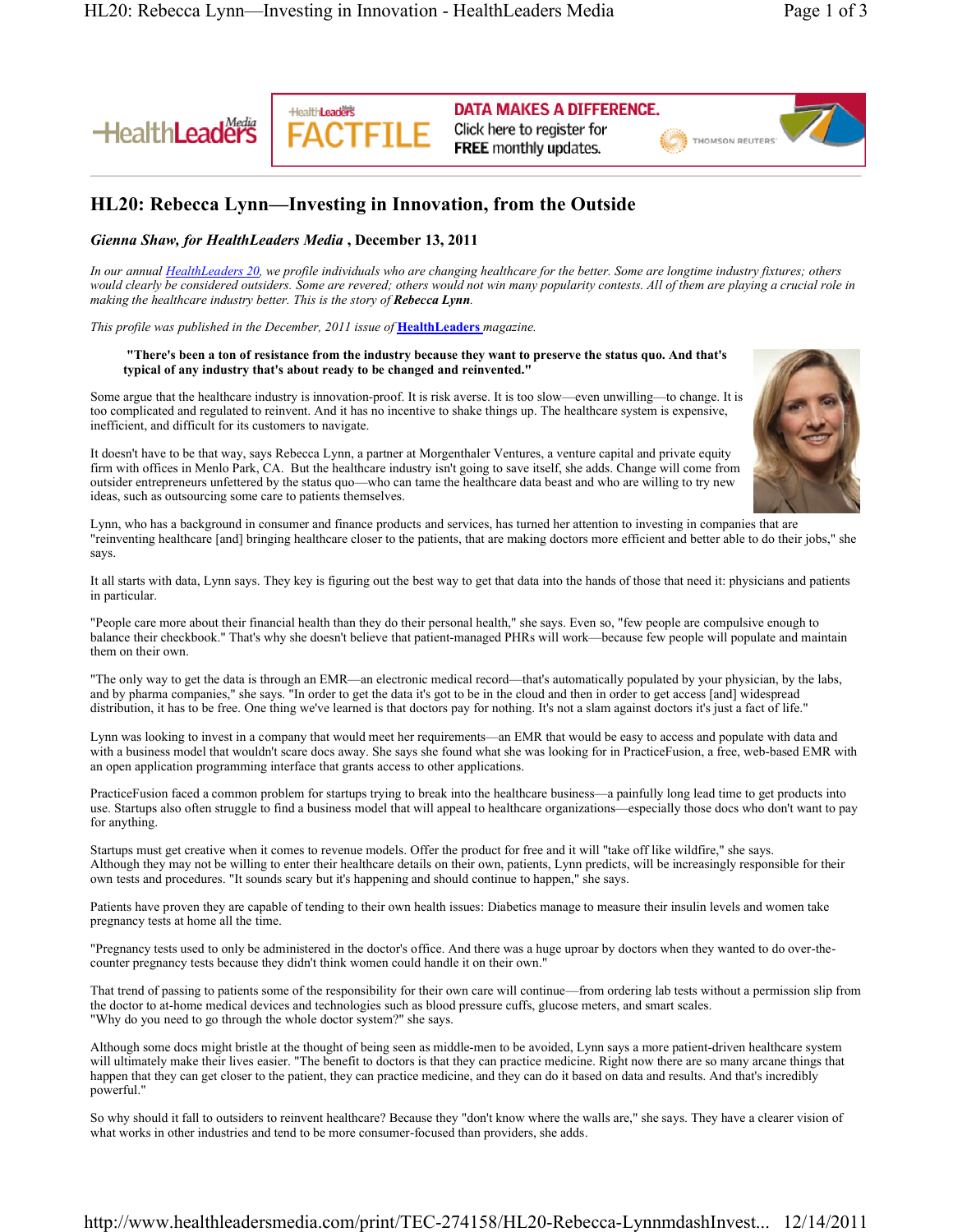"They don't have an entrenched interest," she says. "There's been a ton of resistance from the industry because they want to preserve the status quo. And that's typical of any industry that's about ready to be changed and reinvented."

Meanwhile, if healthcare needs outside help in order to change, it can also help the outsiders who are trying to change it, Lynn says. Healthcare organizations should have a process for investigating start-ups-an innovation committee, if you will. Entrepreneurs need a contact point with people who understand the organization's needs and have the authority to run a pilot and approve promising new technologies more rapidly.

"We can't afford the healthcare industry as it stands. The healthcare industry is—I won't even say probably—it is the most inefficient, unbelievably cumbersome industry that you could imagine," she says. "You [have to] look at ways to deliver better care to patients, increase efficacy, reduce readmissions, and reduce cost. And that is why [healthcare] has to be reinvented."



*This article appears in the December 2011 issue of* **HealthLeaders** *magazine.*

Gienna Shaw is a senior technology editor with *HealthLeaders* magazine. She can be reached at gshaw@healthleadersmedia.com.

Follow Gienna Shaw on Twitter

**in** View Gienna Shaw's profile

Back

#### **Copyright © HealthleadersMedia, 2011**